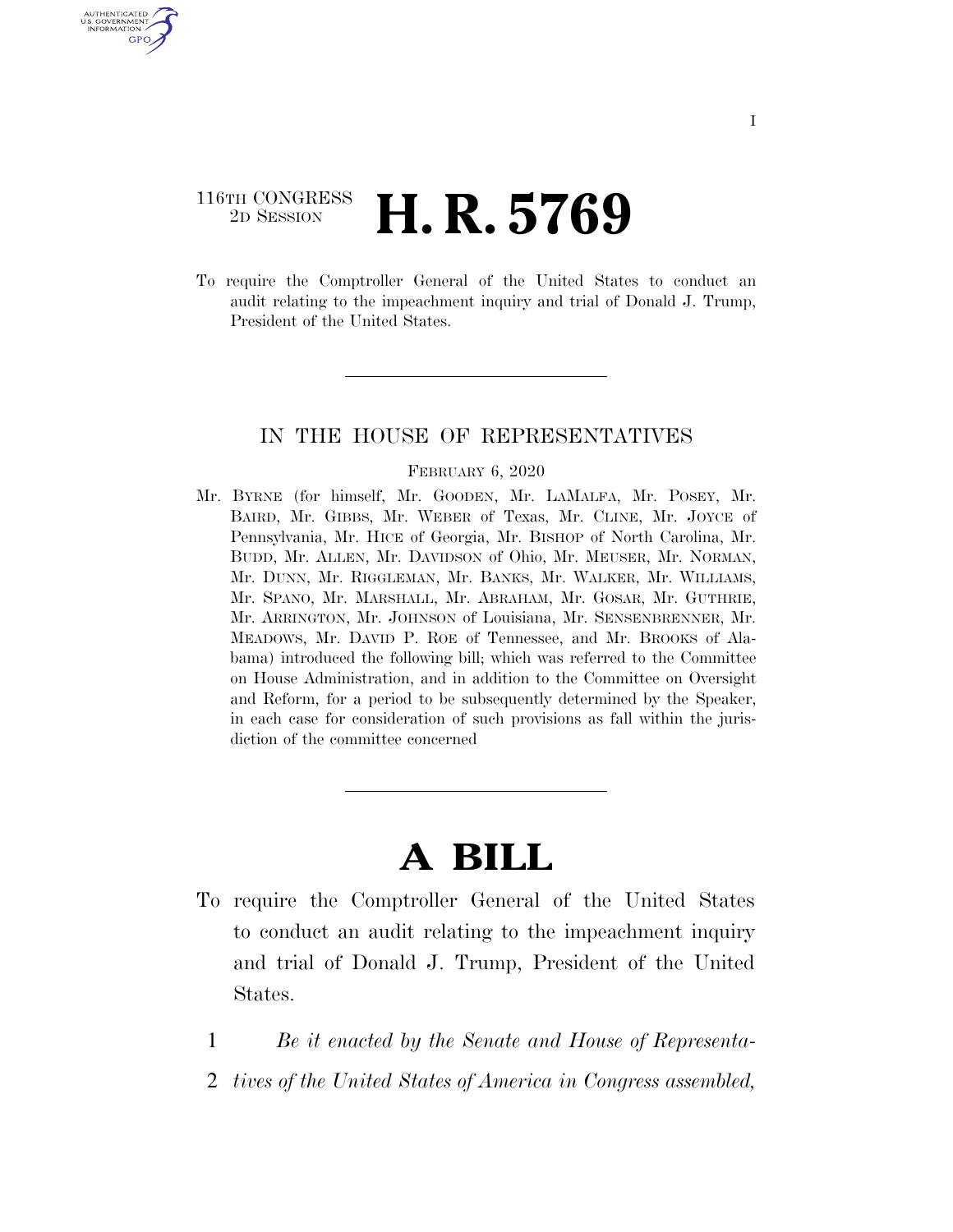## **SECTION 1. SHORT TITLE.**

 This Act may be cited as the ''Statement of Harm to the American Majority Act'' or the ''SHAM Act''.

 **SEC. 2. GAO AUDIT OF THE IMPEACHMENT INQUIRY AND TRIAL OF DONALD J. TRUMP, PRESIDENT OF THE UNITED STATES.** 

 (a) AUDIT.—The Comptroller General of the United States shall conduct an audit of the use of funds and loss of productivity relating to the impeachment inquiry and trial of Donald J. Trump, President of the United States. (b) ELEMENTS OF AUDIT.—In carrying out the audit required under subsection (a), the Comptroller General shall—

 (1) examine the costs, time spent, expenses (in- cluding time individual employees spent on impeach- ment related matters represented as a percentage of their salary), and loss of productivity of the House Committee on the Judiciary, the House Permanent Select Committee on Intelligence, the House Com- mittee on Financial Services, the House Committee on Foreign Affairs, the House Committee on Judici- ary, the House Committee on Oversight and Reform, the House Committee on Ways and Means, and any other committees of the House of Representatives and the Senate involved in the impeachment inquiry or trial;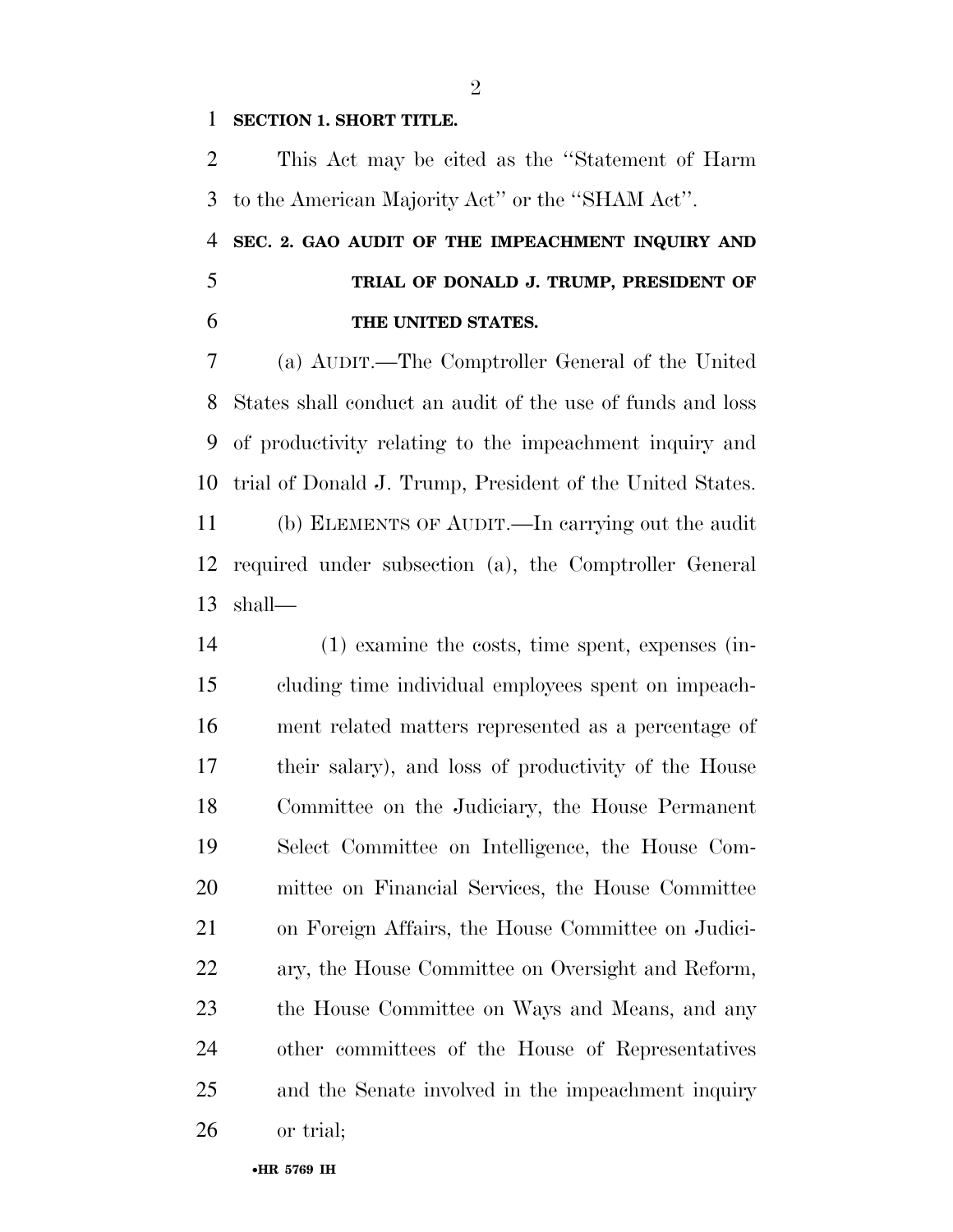(2) examine the costs, time spent, expenses (in- cluding time individual employees spent on impeach- ment related matters represented as a percentage of their salary), and loss of productivity of the Office of the Speaker of the House, the Office of the House Majority Leader, the Office of the House Minority Leader, the Office of the House Majority Whip, the Office of the House Minority Whip, the Office of the Senate Majority Leader, the Office of the Senate Minority Leader, and any other House or Senate leadership offices or support offices involved in the inquiry or trial;

 (3) examine the costs, time spent, and expenses (including time individual employees spent on im- peachment related matters represented as a percent- age of their salary) for floor operations relating to the impeachment inquiry and trial for the House of Representatives and Senate;

 (4) examine the costs, time spent, and expenses (including time individual employees spent on im- peachment related matters represented as a percent- age of their salary) of Senators and members of the House and their personal office staff relating to the impeachment inquiry and trial; and